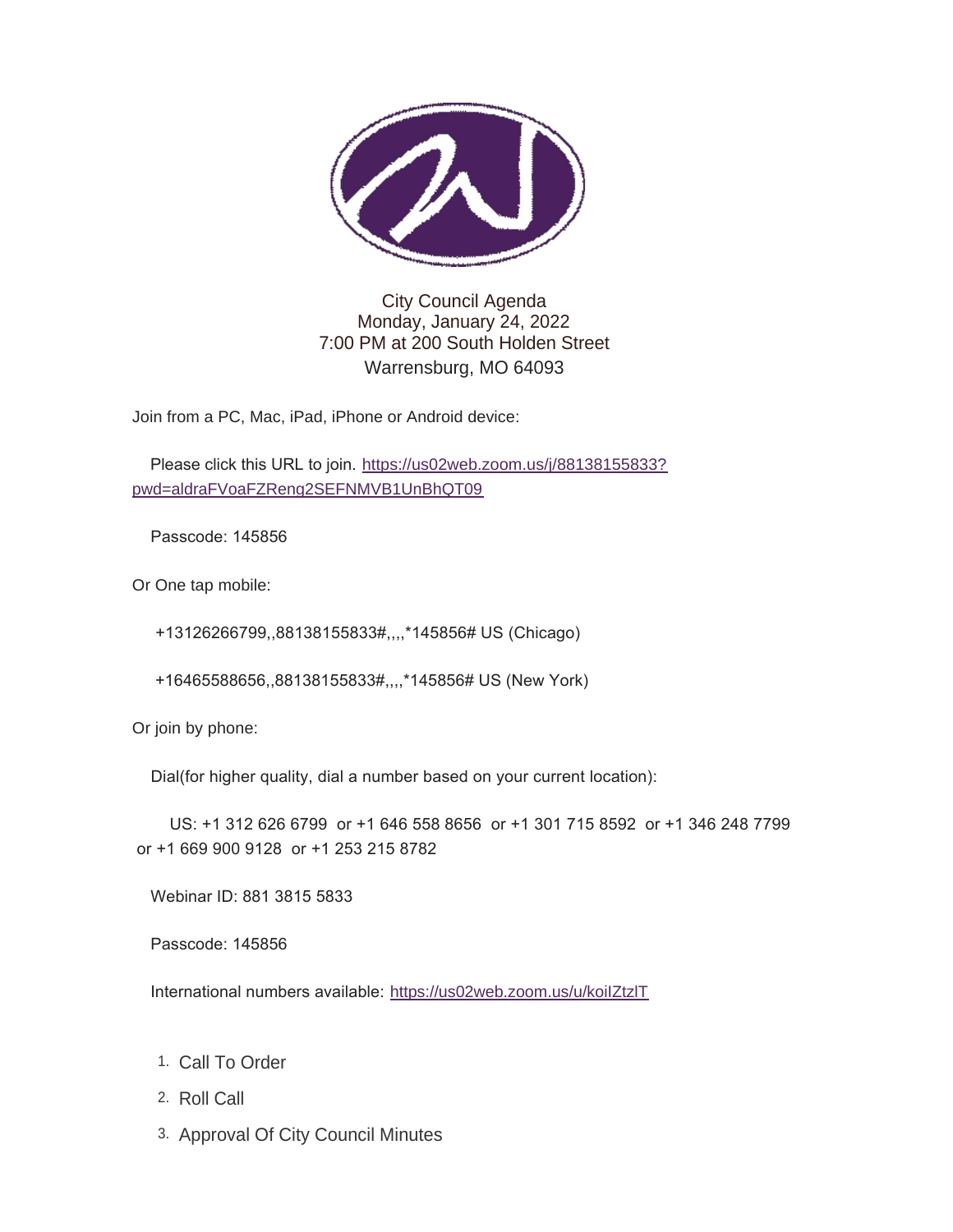City Council Minutes January 10, 2022 3.I.

Documents:

### [CITY.COUNCIL.MINUTES.01102022.PDF](https://www.warrensburg-mo.com/AgendaCenter/ViewFile/Item/5912?fileID=10264)

- 4. Adoption Of Agenda
- 5. 1st Reading Only Ordinance
	- 5.I. First Reading Of An Ordinance Authorizing The City Manager To Enter Into A Memorandum Of Understanding Between The City Of Warrensburg And Johnson County For Assistance With Criminal Investigations *An ordinance authorizing the city manager to enter into a memorandum of understanding between the City of Warrensburg and Johnson County for assistance with criminal investigations*

Presented by Andy Munsterman, Interim Police Chief

Documents:

MOULETTER PDF [ORDINANCE FOR MOU.PDF](https://www.warrensburg-mo.com/AgendaCenter/ViewFile/Item/5911?fileID=10258) [MOU.PDF](https://www.warrensburg-mo.com/AgendaCenter/ViewFile/Item/5911?fileID=10257)

- 6. 2nd Reading Of Ordinance
	- 6.I. Second Reading Of An Ordinance Approving A Conditional Use Permit For An Electrical Substation At 300 W. Pine Street *Second Reading of an Ordinance Approving a Conditional Use Permit for Land Use 18.200 Community Utility Facility and to Construct a 90 ft. Structure In a LI: Light Industrial District Located at*

*300 W. Pine Street in the City of Warrensburg, Missouri* 

Presented by: Barbara Carroll, AICP, Director of Community **Development** 

Documents:

## [300 W PINE ST CUP CC DOCS 2ND RDG.PDF](https://www.warrensburg-mo.com/AgendaCenter/ViewFile/Item/5881?fileID=10253)

6.II. Second Reading Of An Ordinance Authorizing Payment To Supplement Existing Contract With HDR Engineering, Inc For Grant Funding Services In The Amount Of \$20,000

*An ordinance authorizing payment to supplement existing contract with HDR Engineering, Inc for grant funding services in the amount of \$20,000.*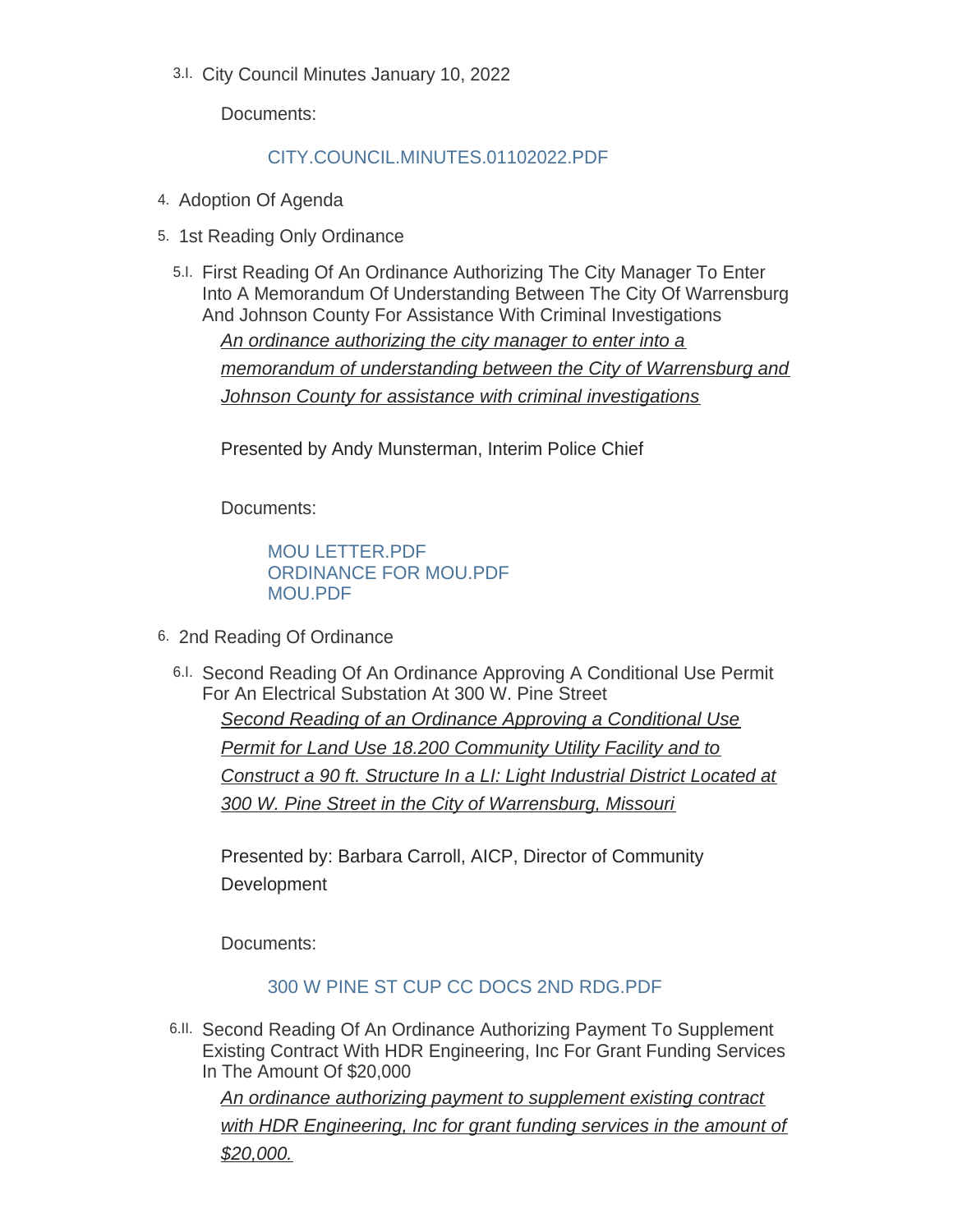Presented by Danielle Dulin, City Manager

Documents:

[RAISEGRANTSUPPLEMENTAL.PDF](https://www.warrensburg-mo.com/AgendaCenter/ViewFile/Item/5842?fileID=10221) [RAISEGRANTSUPPLEMENTALORDINANCE.PDF](https://www.warrensburg-mo.com/AgendaCenter/ViewFile/Item/5842?fileID=10222) [WARRENSBURG - MAGUIRE RAISE SUPPLEMENT FEE](https://www.warrensburg-mo.com/AgendaCenter/ViewFile/Item/5842?fileID=10223)  REQUEST 22NOV2021.PDF

6.III. Second Reading Of An Ordinance Amending Budget For Fiscal Year 2022

*An ordinance amending Ordinance 5679 concerning the adopted fiscal year 2022 annual budget beginning October 1, 2021.*

Presented by Marcella McCoy, Finance Director

Documents:

#### [20220110 - CC LTR FY22 BUDGET AMENDMENT WITH](https://www.warrensburg-mo.com/AgendaCenter/ViewFile/Item/5843?fileID=10225)  ORDINANCE.PDF

6.IV. Second Reading Of An Ordinance Authorizing The City Manager And City Clerk To Enter Into A Memorandum Of Understanding With The 509th Bomb Wing For Support Services

*An ordinance authorizing the City Manager and City Clerk to enter into a Memorandum of Understanding with the 509th Bomb Wing for Support Services.*

Presented by Interim Police Chief Andrew Munsterman

Documents:

[509BOMBWINGMEMO.PDF](https://www.warrensburg-mo.com/AgendaCenter/ViewFile/Item/5846?fileID=10230) [509BOMBWINGMOUORDINANCE.PDF](https://www.warrensburg-mo.com/AgendaCenter/ViewFile/Item/5846?fileID=10231) [509BOMBWINGMOU.PDF](https://www.warrensburg-mo.com/AgendaCenter/ViewFile/Item/5846?fileID=10232)

- 7. Appearances To The Council Not Listed On The Agenda
- 8. Miscellaneous Matters From The Mayor And/Or City Council
- 9. Director Of Finance Report

Documents:

[DOF REPORT 1-24-2022.PDF](https://www.warrensburg-mo.com/AgendaCenter/ViewFile/Item/5913?fileID=10259)